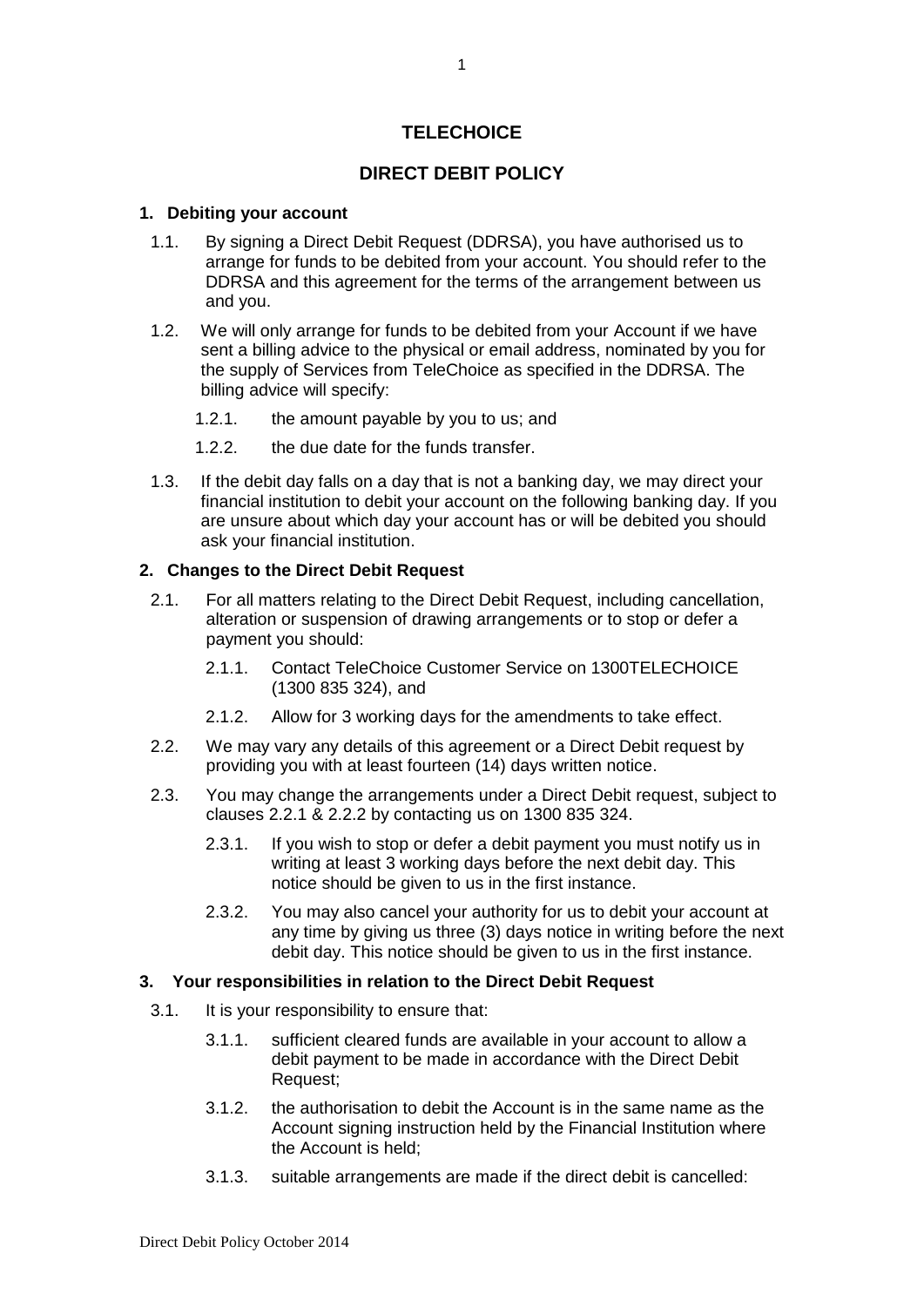- by yourself
- by your financial institution; or
- for any other reason
- 3.1.4. you should check your statement to verify that the amounts debited from your account are correct;
- 3.1.5. If TeleChoice is liable to pay goods and services tax ("GST") on a supply made in connection with this agreement, then you agree to pay TeleChoice on demand an amount equal to the consideration payable for the supply multiplied by the prevailing GST rate.

## **4. Your Account requirements**

- 4.1. You should be aware that:
	- 4.1.1. direct debiting through the Bulk Electronic Clearing System (BECS) is not available on all accounts; and
	- 4.1.2. You should check your Account details (including the Bank State Branch (BSB) number) directly against a recent statement from your Financial Institution.
- 4.2. You are responsible for ensuring your account is compatible with the Direct Debit Request requirements and any failure to process debits from your account will be subject to the Insufficient Funds Policy described at clause 5.

## **5. Insufficient Funds Policy**

- 5.1. If there are insufficient funds in your account to meet a debit payment or in any other instance causing the return of unpaid transactions the following policies will apply:
	- 5.1.1. we treat the payment as if it was never made;
	- 5.1.2. services may be suspended until outstanding charges are paid; and/or
	- 5.1.3. a fee may be applied for drawings that are returned unpaid. We reserve the right to cancel the Direct Debit Request at any time if drawings are returned unpaid by your Financial Institution.

## **6. Disputes**

- 6.1. If you believe that there has been an error in debiting your account, you should notify us directly on 1300 835 324 and confirm that notice in writing with us as soon as possible.
- 6.2. If we conclude as a result of our investigations that your account has been incorrectly debited we will respond to your query by arranging for your financial institution to adjust your account accordingly. We will also notify you in writing of the amount by which your account has been adjusted.
- 6.3. If, following our investigations, we believe on reasonable grounds that your Account has been correctly debited, we will respond to your query by providing you with reasons and copies of any evidence for this finding.
- 6.4. If we cannot resolve the matter, you can still refer it to your Financial Institution, which will obtain details from you of the disputed payment and may lodge a claim on your behalf.

## **7. Your Details**